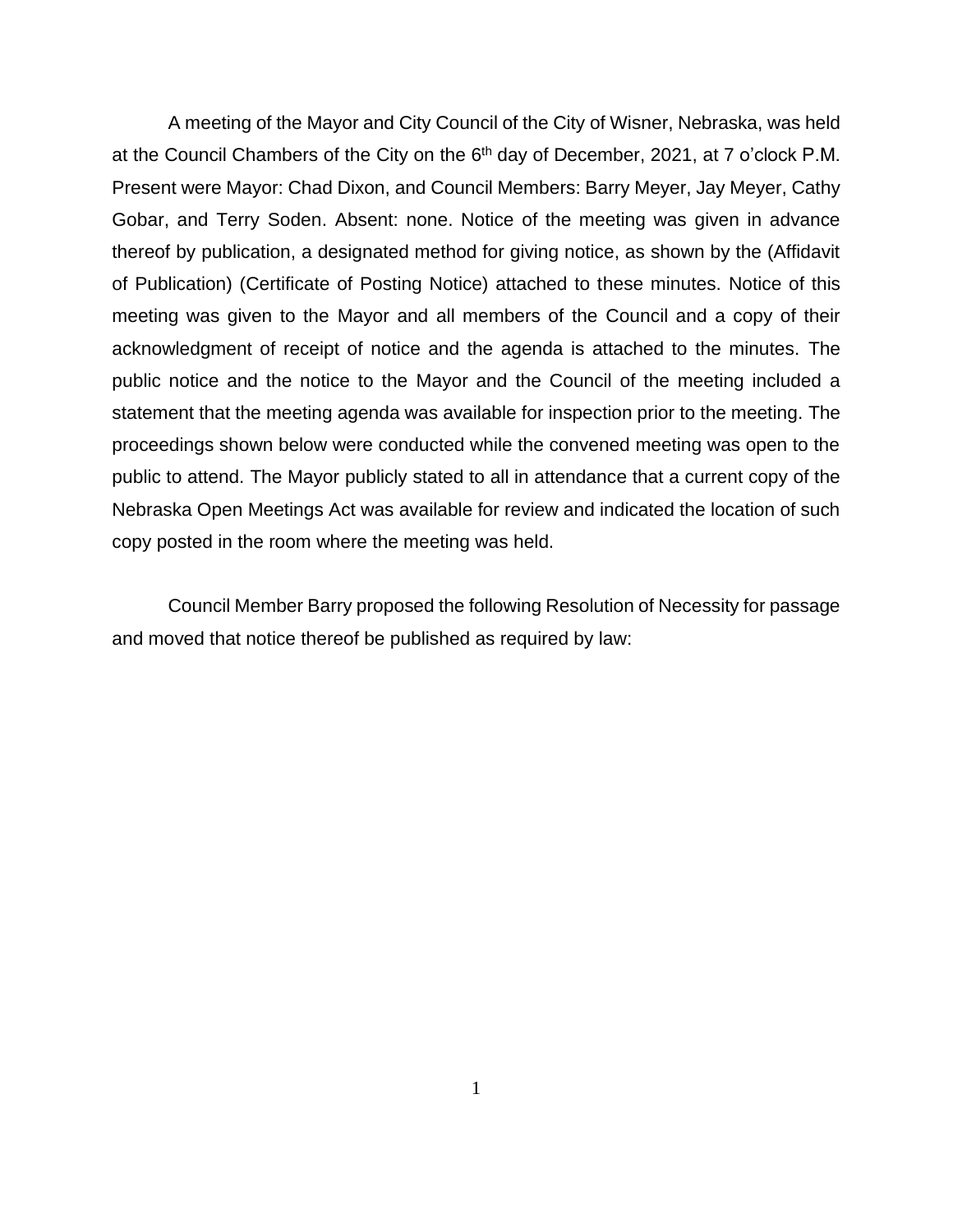## **RESOLUTION OF NECESSITY 2021-14**

BE IT RESOLVED BY THE MAYOR AND CITY COUNCIL OF THE CITY OF WISNER, NEBRASKA:

Section 1. The Mayor and Council hereby find and determine that, under the provisions of Section 17-913, R.R.S. Nebraska 2012, upon determination by the Council deeming it advisable or necessary to build, reconstruct, purchase, or otherwise acquire a sewer system in whole or in part inside or outside such City, the City shall declare the advisability in a proposed resolution.

Section 2. The Mayor and Council further find and determine that it is necessary and advisable to construct certain addition and improvements to the City's sanitary and storm sewer system consisting of the following: Sewer Improvement District No. 2021-1.

Section 3. That for the purpose of construction of the proposed improvements, there is hereby created in the City a sewer district to be known and designated as Sewer Improvement District No. 2021-1, which district shall include all of the following property located in the City of Wisner: **That portion of the North Half of the Northeast Quarter of Section 2, Township 12 North, Range 4 East of the 6th P.M., Cuming County, Nebraska which has or will be platted to be described as Lots 5 through 21 and Lots 32 through 43, Grandview Estates, an addition to the City of Wisner, Cuming County, Nebraska.** The outer boundaries of the district are the outer boundaries of the above-described property.

Section 4. A description of the project is as follows: construction and installation within Sewer Improvement District No. 2021-1 of approximately 2,879 feet of 8-inch sanitary sewer pipe for residential purposes, 300 feet of 24-inch storm sewer pipe for residential purposes, 4,660 feet of 8-inch sanitary sewer pipe for commercial purposes, and 300 feet of 24-inch storm sewer pipe for commercial purposes, together with sewer inlets and manholes and related grading and removals and replacements.

Section 5. Reference is hereby made to the plans and specifications for said project which have been prepared by the engineer for the City, which, together with said Engineer's estimate of total cost for said project have been filed with the City Clerk prior to the proposing of this Resolution. The Engineer's estimate of total cost for the project is **\$1,050,000.00**.

Section 6. It is hereby found and determined that the improvements described herein constitute improvements which will be of general benefit to the public and may be paid in whole or in part in connection with development of the District and/or tax increment financing, such that no portion of the cost of the project will be specially assessed against the parcels included in said District. To pay the cost of the improvements herein provided for, the Mayor and Council will, after such improvements have been completed and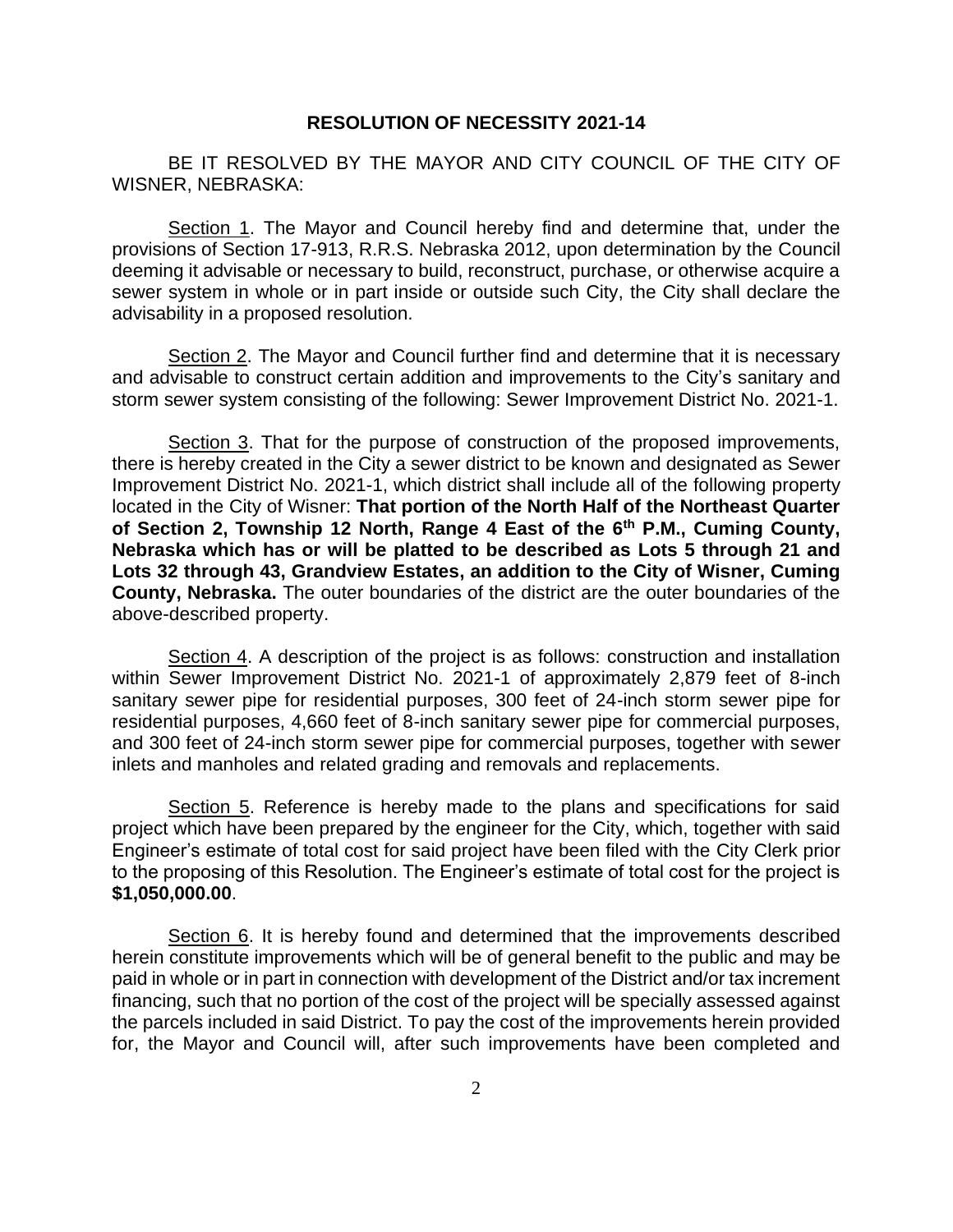accepted by the City and to the extent such costs are not paid from funds on hand or other sources, cause to be issued General Obligation Sewer Bonds or other bonds of the City.

PASSED AND APPROVED this 6<sup>th</sup> day of December, 2021.

ATTEST: Mayor

\_\_\_\_\_\_\_\_\_\_\_\_\_\_\_\_\_\_\_\_\_\_\_\_\_\_\_

\_\_\_\_\_\_\_\_\_\_\_\_\_\_\_\_\_\_\_\_\_\_\_\_\_ **City Clerk**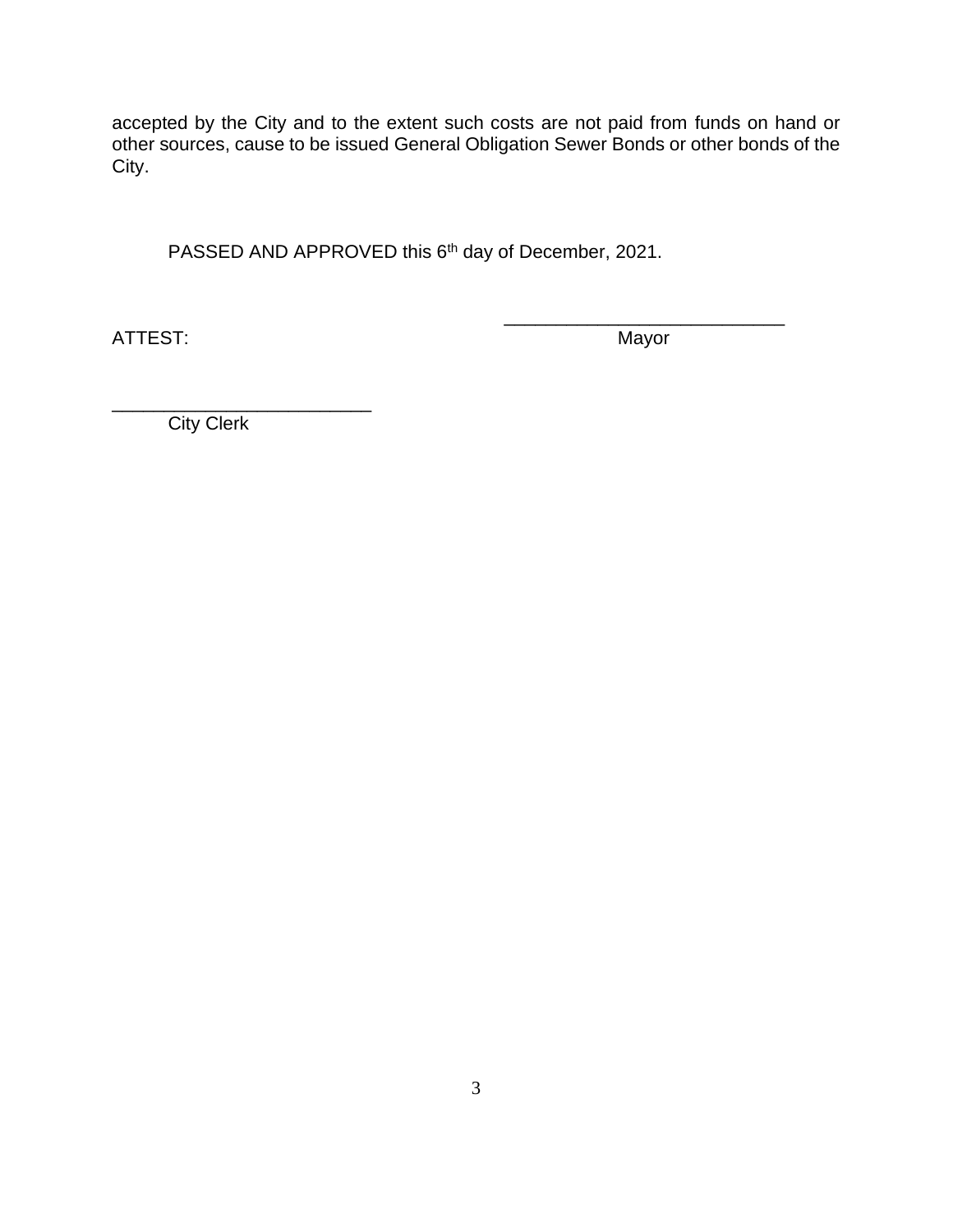Council Member Gobar seconded the motion and after consideration the roll was called, and the following Council Members voted in favor of the passage of said motion: Soden, Jay, Barry, and Gobar.

The following voted against the same: none. The Mayor declared the motion carried.

Council Member Barry then introduced the following resolution and moved its adoption. Council Member Gobar seconded the motion for the adoption of the following resolution and on roll call the following Council Members voted in favor of said resolution: Soden, Jay, Barry, and Gobar. The following voted against the same: none. The Mayor declared the resolution adopted. A true, correct and complete copy of said resolution is as follows: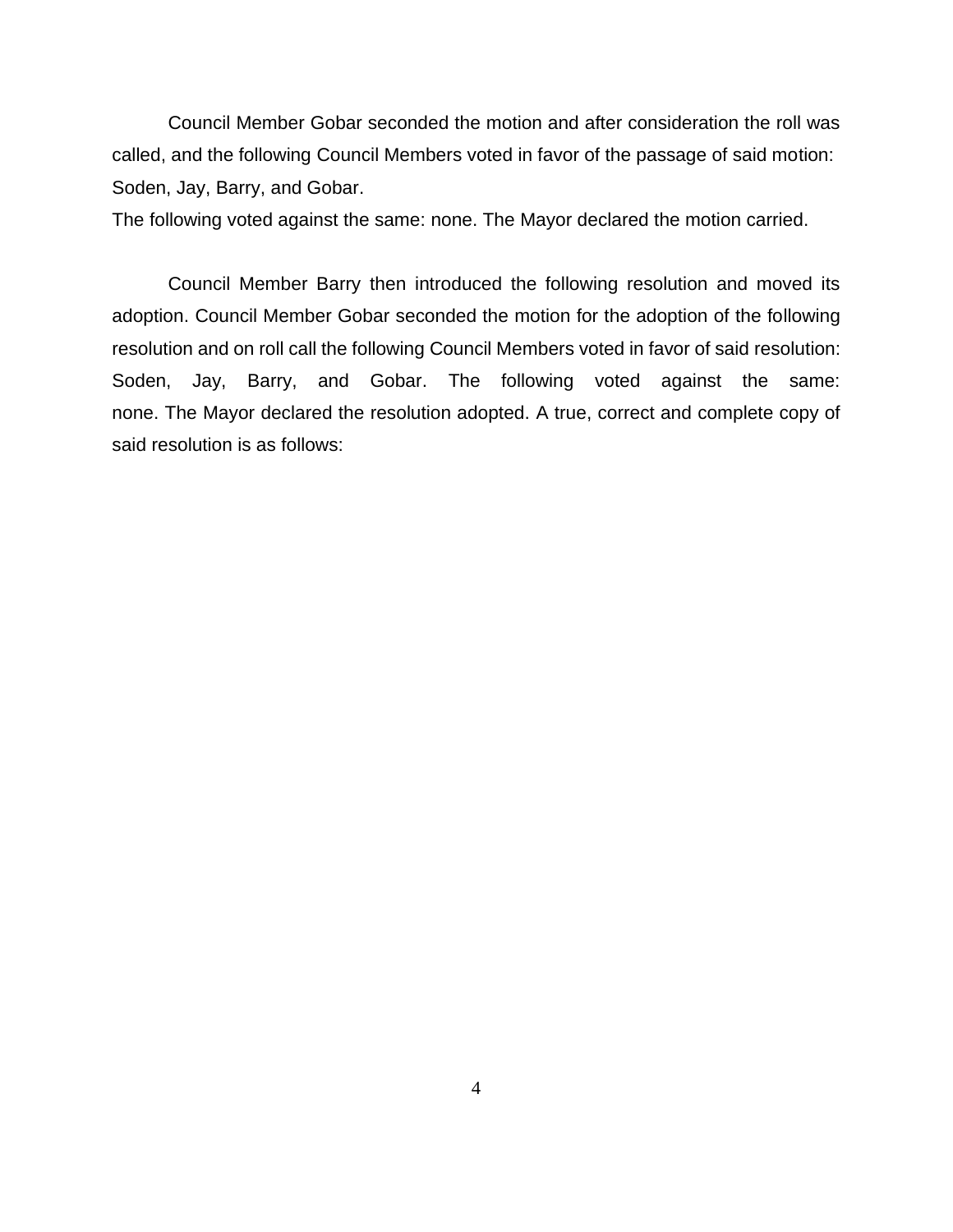BE IT RESOLVED BY THE MAYOR AND CITY COUNCIL OF THE CITY OF WISNER, NEBRASKA:

Section 1. That the Mayor and Council will meet at the regular meeting place in said City at 7 o'clock P.M. on the 3<sup>rd</sup> day of January, 2022, for the purpose of considering objections to the passage of a Resolution of Necessity proposed for passage at a meeting of the Mayor and Council of said City held on the 3<sup>rd</sup> day of January, 2022, and making of the proposed improvements, at which meeting said Resolution of Necessity may be amended and passed, or passed as proposed.

Section 2. The Clerk is hereby instructed to cause notice of the pendency of said Resolution of Necessity and the time and place at which said resolution will be considered for passage and objections heard thereto to be published in two consecutive weekly publications of the Wisner News Chronicle*,* a legal newspaper published in and of general circulation published in said City, which publication shall contain the entire wording of the foregoing resolution and the last publication shall not be less than five days nor more than two weeks prior to the time set for such consideration, at said meeting the Council will hear objections to the passage of said resolution and to the making of the proposed improvements, after which the resolution may be passed as proposed or amended and passed as amended.

PASSED AND APPROVED this 6<sup>th</sup> day of December, 2021.

ATTEST:

\_\_\_\_\_\_\_\_\_\_\_\_\_\_\_\_\_\_\_\_\_\_\_\_\_\_\_\_\_\_\_\_\_\_ Mayor

City Clerk

\_\_\_\_\_\_\_\_\_\_\_\_\_\_\_\_\_\_\_\_\_\_\_\_\_\_\_\_\_\_\_\_\_\_\_

(S E A L)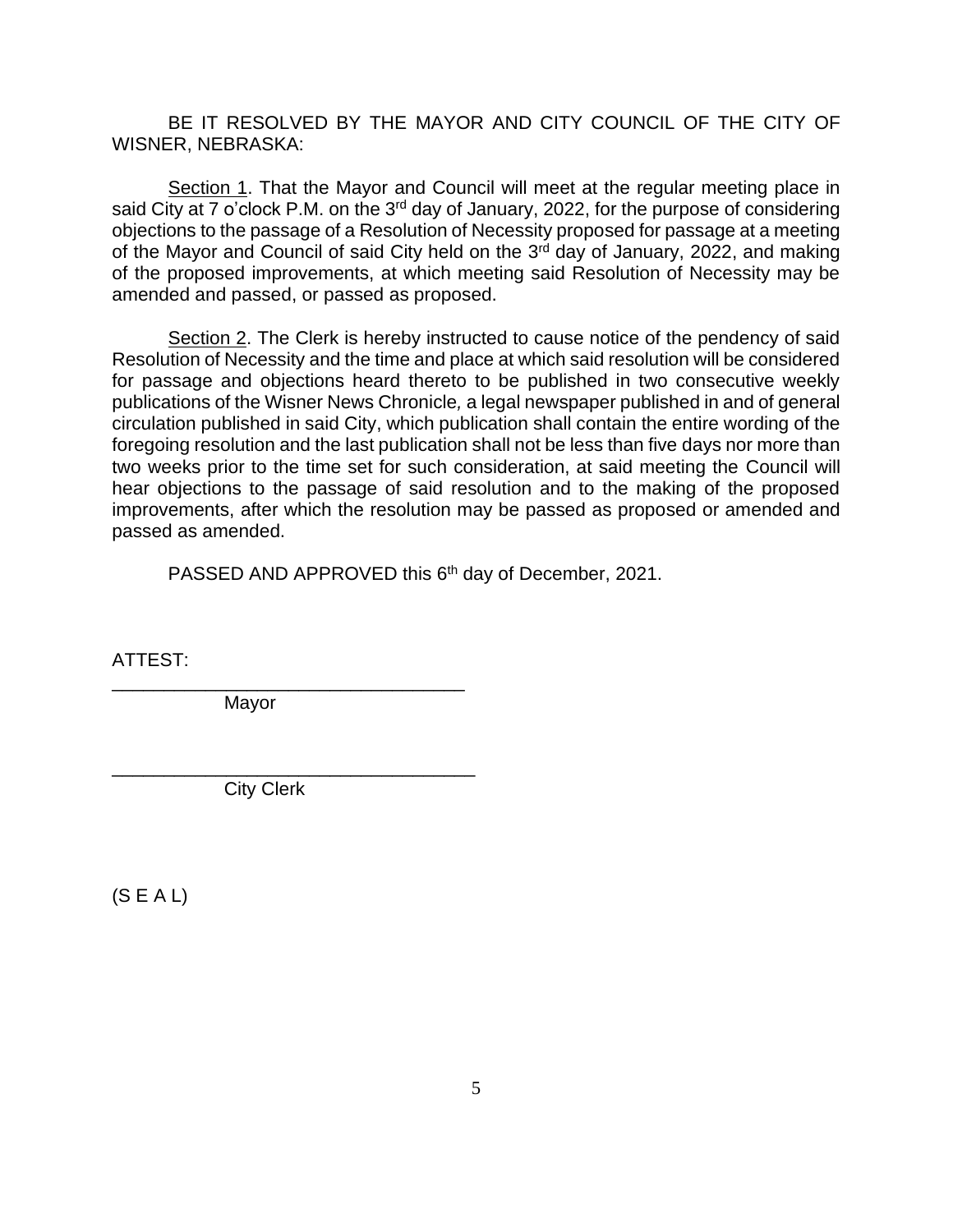## **NOTICE OF PROPOSED RESOLUTION OF NECESSITY**

NOTICE is hereby given that at a meeting of the Mayor and Council of the City of Wisner, Nebraska, held on the 6<sup>th</sup> day of December, 2021, there was introduced and placed on file the Resolution of Necessity, hereinafter set forth, which Resolution will be considered for passage by the Council at a meeting to be held at the regular meeting place in said City on the 3<sup>rd</sup> day of January, 2022, at 7 o'clock P.M., at which time and place the Mayor and Council will hear objections to the passage of said Resolution. Thereafter the Resolution may be amended and passed or passed as proposed. Said Resolution is as follows:

## "**RESOLUTION OF NECESSITY**

BE IT RESOLVED BY THE MAYOR AND CITY COUNCIL OF THE CITY OF WISNER, NEBRASKA:

Section 1. The Mayor and Council hereby find and determine that, under the provisions of Section 17-913, R.R.S. Nebraska 2012, upon determination by the Council deeming it advisable or necessary to build, reconstruct, purchase, or otherwise acquire a sewer system in whole or in part inside or outside such City, the City shall declare the advisability in a proposed resolution.

Section 2. The Mayor and Council further find and determine that it is necessary and advisable to construct certain addition and improvements to the City's sanitary and storm sewer system consisting of the following: Sewer Improvement District No. 2021-1.

Section 3. That for the purpose of construction of the proposed improvements, there is hereby created in the City a sewer district to be known and designated as Sewer Improvement District No. 2021-1, which district shall include all of the following property located in the City of Wisner: **That portion of the North Half of the Northeast Quarter of Section 2, Township 12 North, Range 4 East of the 6th P.M., Cuming County, Nebraska which has or will be platted to be described as Lots 5 through 21 and Lots 32 through 43, Grandview Estates, an addition to the City of Wisner, Cuming County, Nebraska.** The outer boundaries of the district are the outer boundaries of the above-described property.

Section 4. A description of the project is as follows: construction and installation within Sewer Improvement District No. 2021-1 of approximately 2,879 feet of 8-inch sanitary sewer pipe for residential purposes, 300 feet of 24-inch storm sewer pipe for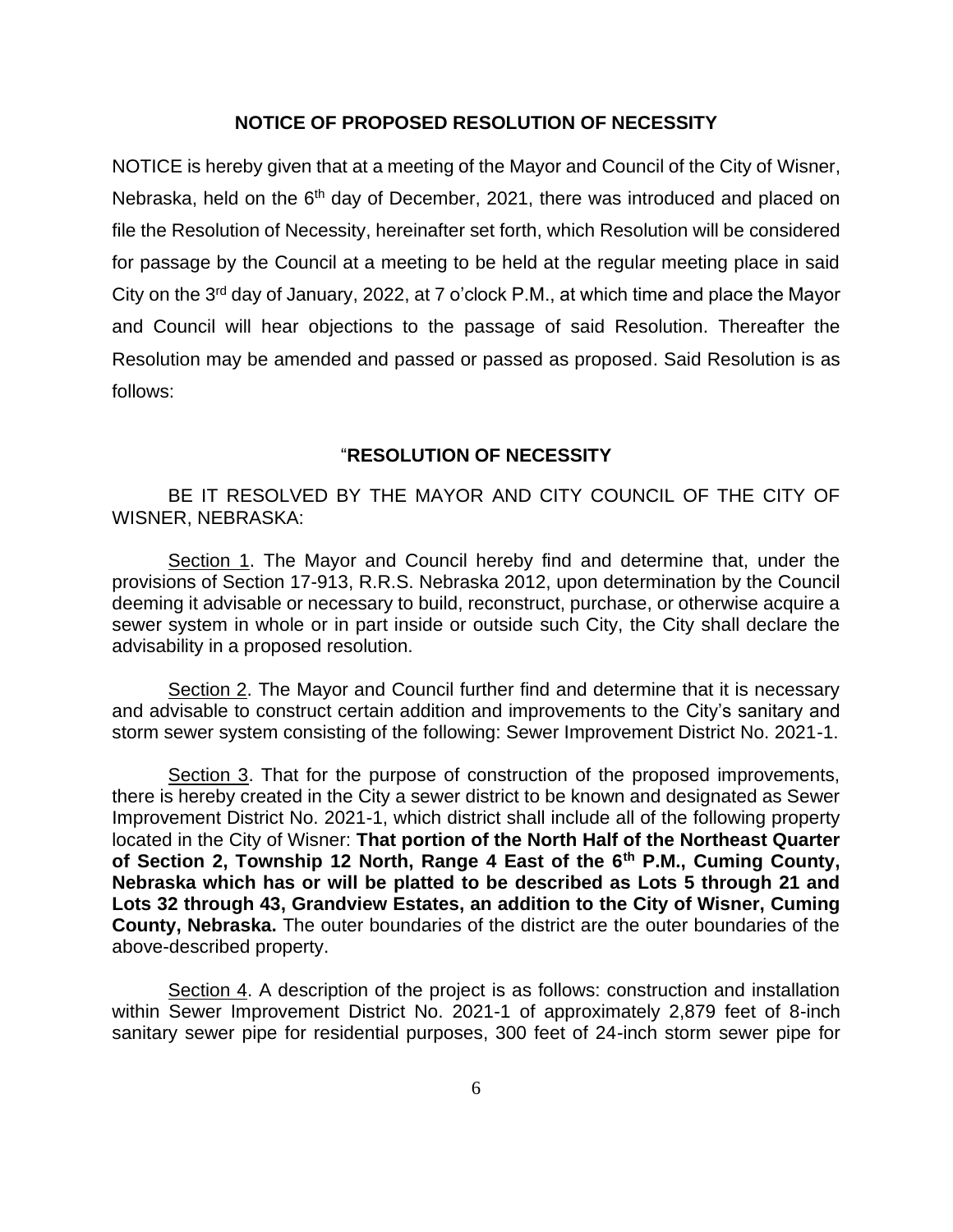residential purposes, 4,660 feet of 8-inch sanitary sewer pipe for commercial purposes, and 300 feet of 24-inch storm sewer pipe for commercial purposes, together with sewer inlets and manholes and related grading and removals and replacements.

Section 5. Reference is hereby made to the plans and specifications for said project which have been prepared by the engineer for the City, which, together with said Engineer's estimate of total cost for said project have been filed with the City Clerk prior to the proposing of this Resolution. The Engineer's estimate of total cost for the project is **\$1,050,000.00**.

Section 6. It is hereby found and determined that the improvements described herein constitute improvements which will be of general benefit to the public and may be paid in whole or in part in connection with development of the District and/or tax increment financing, such that no portion of the cost of the project will be specially assessed against the parcels included in said District. To pay the cost of the improvements herein provided for, the Mayor and Council will, after such improvements have been completed and accepted by the City and to the extent such costs are not paid from funds on hand or other sources, cause to be issued General Obligation Sewer Bonds or other bonds of the City."

Publish December 22<sup>nd</sup> and December 29<sup>th</sup>, 2021.

4871-3298-5605, v. 1